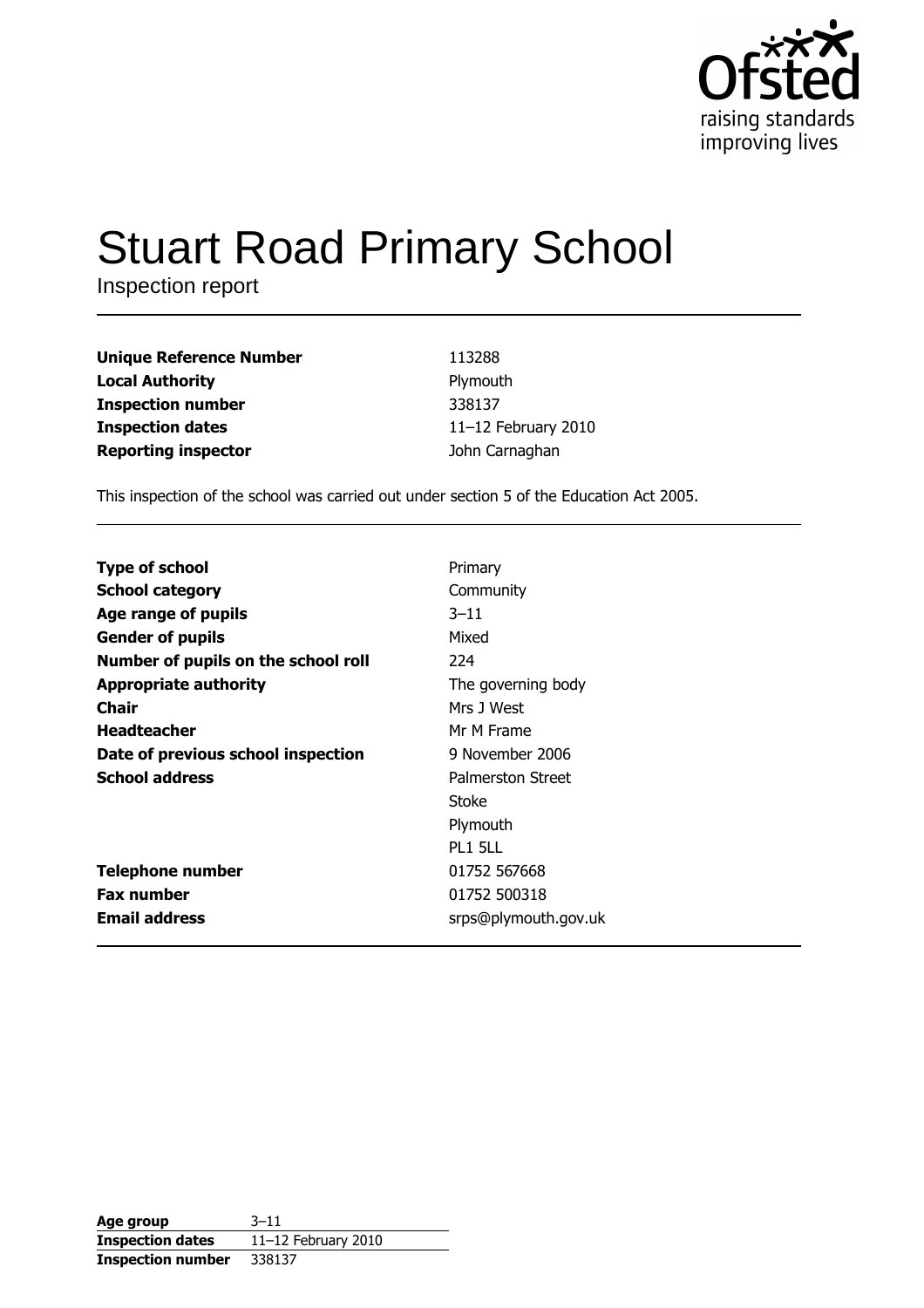The Office for Standards in Education, Children's Services and Skills (Ofsted) regulates and inspects to achieve excellence in the care of children and young people, and in education and skills for learners of all ages. It regulates and inspects childcare and children's social care, and inspects the Children and Family Court Advisory Support Service (Cafcass), schools, colleges, initial teacher training, work-based learning and skills training, adult and community learning, and education and training in prisons and other secure establishments. It rates council children's services, and inspects services for looked after children, safequarding and child protection.

Further copies of this report are obtainable from the school. Under the Education Act 2005, the school must provide a copy of this report free of charge to certain categories of people. A charge not exceeding the full cost of reproduction may be made for any other copies supplied.

If you would like a copy of this document in a different format, such as large print or Braille, please telephone 08456 404045, or email enquiries@ofsted.gov.uk.

You may copy all or parts of this document for non-commercial educational purposes, as long as you give details of the source and date of publication and do not alter the documentation in any way.

Royal Exchange Buildings St Ann's Square Manchester M2 7LA T: 08456 404045 Textphone: 0161 618 8524 E: enquiries@ofsted.gov.uk W: www.ofsted.gov.uk © Crown copyright 2010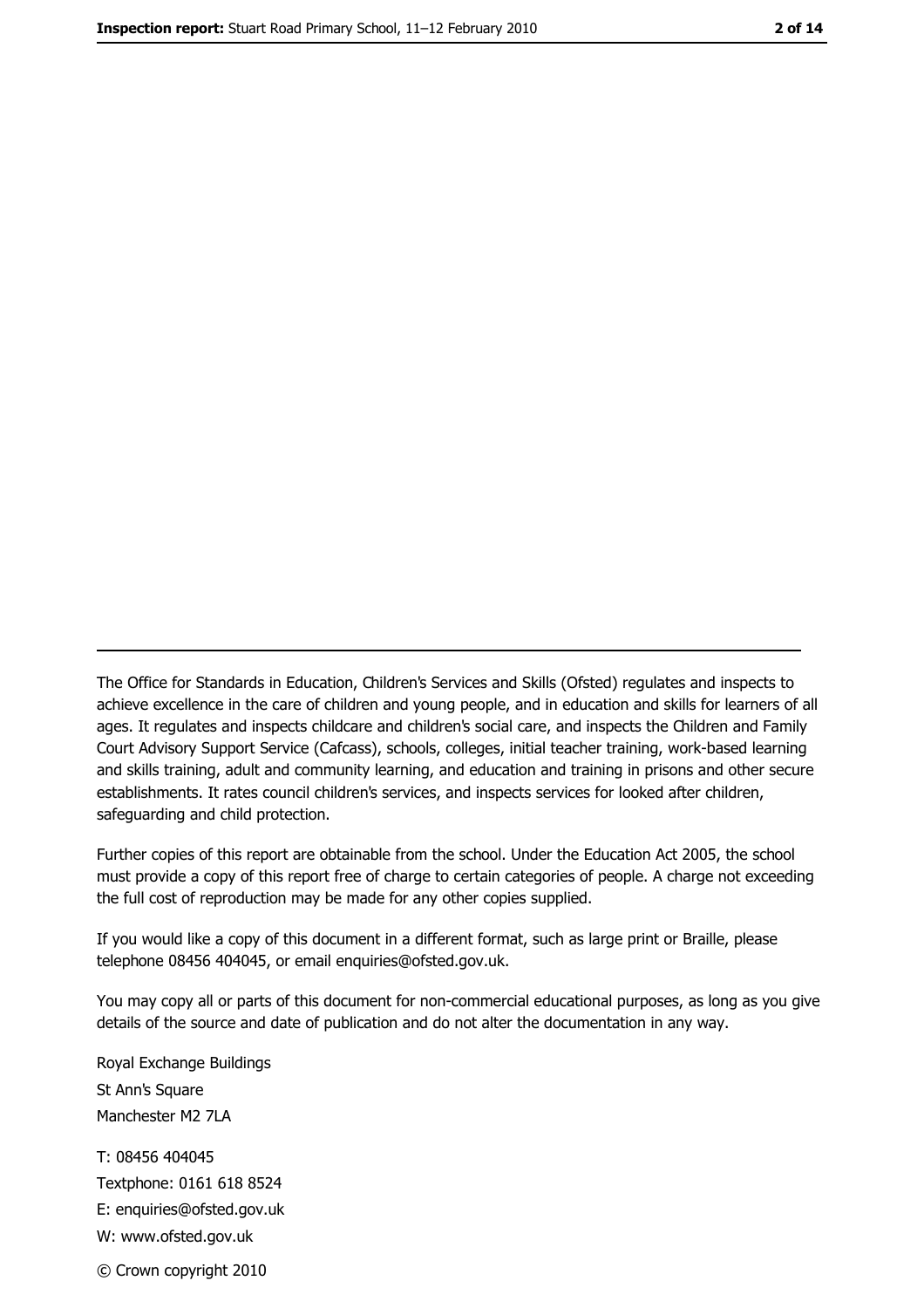# **Introduction**

#### Introduction

This inspection was carried out by three additional inspectors. The inspectors spent most of their time looking at learning, saw eight teachers, visited 13 lessons and held meetings with governors, staff, groups of pupils and parents. They observed the school's work, and looked at the school's policies, plans, assessments and other records as well as 91 parental questionnaires.

The inspection team reviewed many aspects of the school's work. It looked in detail at the following:

- how well teaching, especially in Key Stage 2, promotes pupils' progress  $\blacksquare$
- the way monitoring by leaders and governors helps improve standards  $\blacksquare$
- how successful the school has been in raising English standards.  $\blacksquare$

# **Information about the school**

Stuart Road Primary School has fewer than average pupils from minority ethnic groups and almost all speak English as their first language. The school has a slightly below average, but growing, proportion of pupils with special educational needs and/or disabilities. The largest group of these pupils has speech, language and communication difficulties. Stuart Road holds the International School Award.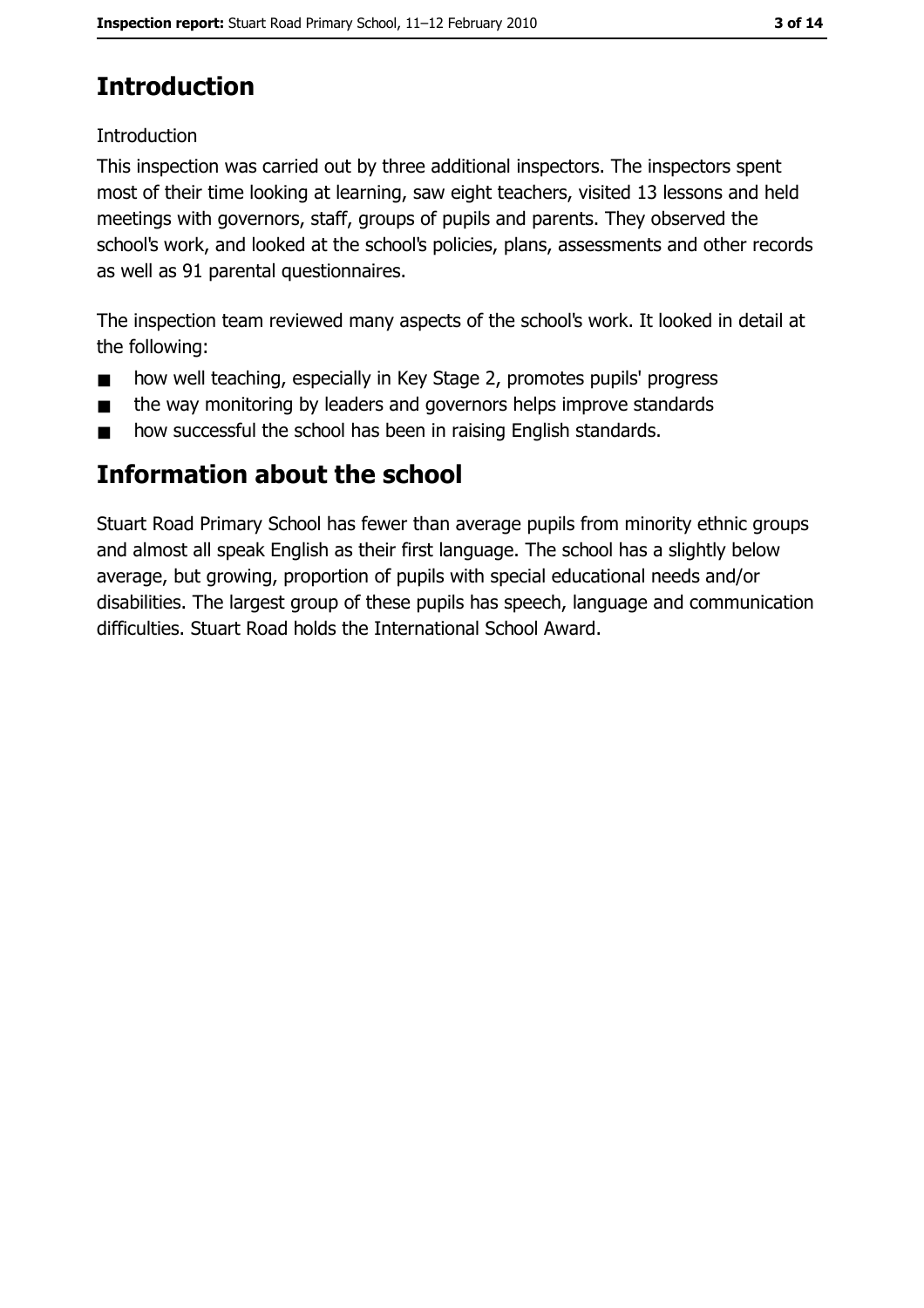# **Inspection judgements**

## Overall effectiveness: how good is the school?

#### The school's capacity for sustained improvement

## **Main findings**

Stuart Road Primary School provides a satisfactory education and is a happy and improving school that cares for pupils well. Falling standards in 2009 were a clarion call to the school leadership. The headteacher and staff reacted vigorously and have implemented a number of reforms. Much more thorough assessment is already having a positive impact on pupils' progress, which is now satisfactory. Improvements in teaching are coming more slowly because of a number of staff changes and because monitoring of teaching has not been sharp enough. Standards are average and the achievement of pupils, including those who have speech, learning and communication difficulties, is satisfactory.

Teaching is satisfactory and there is much to admire in lessons. Pupils enjoy their work, behave well and work hard. Many topics are very well planned and interesting. Occasionally, teachers' expectations of pupils are too low and the pace of lessons diminishes. Teachers mark books well but pupils' targets are often too broad to promote strong progress. The lively, interesting curriculum combines subjects constructively to make learning more enjoyable. Outstanding links with schools and organisations locally, nationally and across the globe mean that pupils' learning experiences are greatly enriched.

Pupils, parents and carers like the school. One parent, typical of many, commented: 'They support children of various learning abilities with friendly happy staff with lots of patience and warmth.' Good links with parents help to keep them well informed. All staff nurture pupils well in this secure environment. Pupils facing emotional, physical or other barriers to learning are very well supported and the school's strong partnerships are well utilised to provide additional help.

The school's judicious use of outside expertise, particularly from the local authority, has done a great deal to develop a more accurate evaluation of its strengths and weaknesses and to enable it to move forward. Planning for the future is ambitious, practical and thorough. The impact of the relatively recent reforms has yet not been fully felt; however, pupils' progress and standards have started to rise. Good systems are firmly in place to enable the school to continue improving and its capacity for the future is satisfactory.

## What does the school need to do to improve further?

- Raise pupils' standards and achievement by June 2011 by:
	- ensuring more lessons have high expectations and good pace

| 3 |  |
|---|--|
| 3 |  |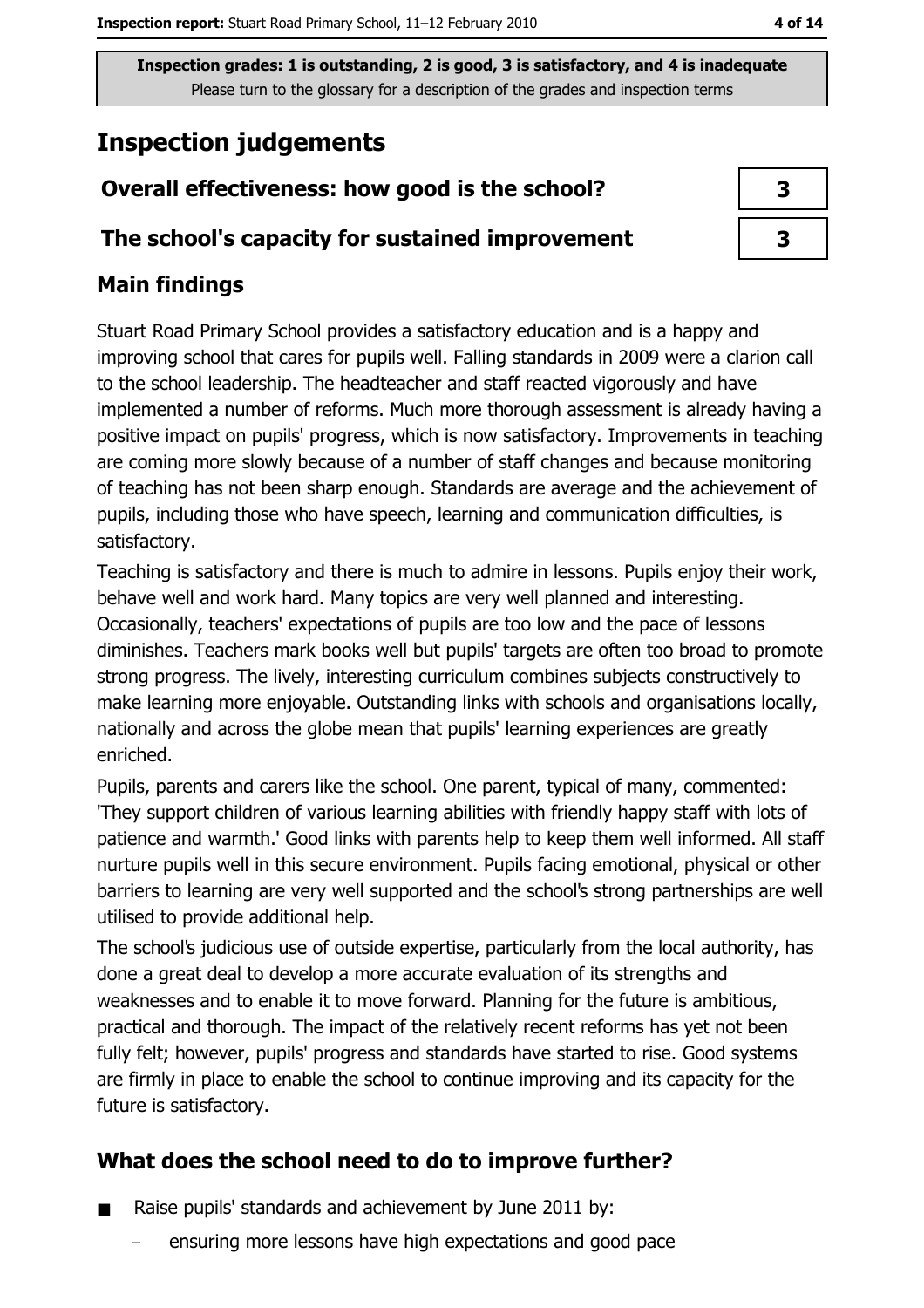- providing pupils with clear, individual targets for improvement.
- Monitor teaching more rigorously by July 2010 to address areas of weakness.

#### **Outcomes for individuals and groups of pupils**



The school has made a concerted effort to address falling Key Stage 2 standards, More systematic use of assessment information to boost progress is beginning to pay dividends, and lesson observations and analysis of the school's data indicates that pupils are currently making satisfactory progress. Their standards have improved to be similar to those found nationally. Given that starting points are below average at the beginning of Year 1, pupils' achievement, including those who have speech, language and other difficulties, is satisfactory. Improvements in standards and progress have been slower than hoped because the school has faced staffing difficulties recently.

The school has correctly been concerned about pupils' standards in English. Developing reading skills and broadening opportunities for writing, including introducing topics that are more attractive to boys, has led to better writing standards across the school and a closing of the gap in other subjects. For example, both boys and girls in Year 6 were enthusiastic about writing a report because it was to be recorded and 'broadcast' in a subsequent lesson.

A strong contribution to progress is made by pupils' consistently mature behaviour. They enjoy school and are keen, receptive learners. Pupils are well briefed on personal safety and have developed an understanding of how to avoid risks, whether on the internet or during journeys to and from school. They take every opportunity to take exercise, understanding that this, together with a balanced diet, is vital to their healthy development. Attendance has improved in the last year and is now average.

The school council provides a useful forum for pupils' voices and pupils contribute well to the school and wider community in other ways, for example acting as mentors to their fellow pupils or raising money for worthwhile causes such as the Haiti earthquake appeal. The sound strides pupils make in developing key skills in word, number and computing and their good collaborative abilities ensure satisfactory development of skills that ensure their future economic well-being. Pupil's social and moral development are undoubted strengths and the school's excellent work on developing community cohesion has a highly beneficial influence on their understanding of other ethnic groups and cultures.

These are the grades for pupils' outcomes

The grades for attainment and attendance are: 1 is high; 2 is above average; 3 is broadly average; and 4 is low.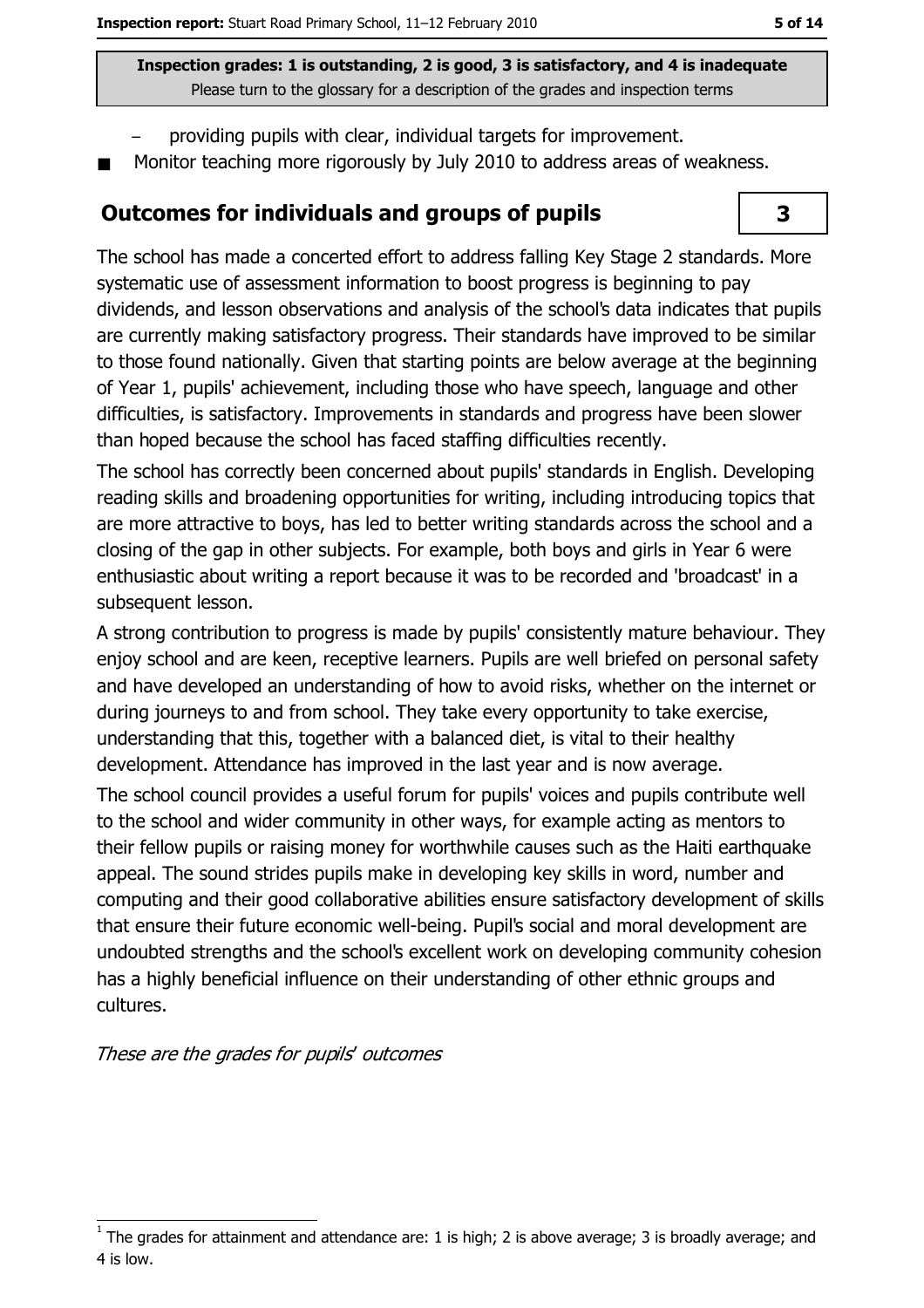| Pupils' achievement and the extent to which they enjoy their learning                                                     |              |
|---------------------------------------------------------------------------------------------------------------------------|--------------|
| Taking into account:<br>Pupils' attainment <sup>1</sup>                                                                   | 3            |
| The quality of pupils' learning and their progress                                                                        | 3            |
| The quality of learning for pupils with special educational needs and/or<br>disabilities and their progress               | 3            |
| The extent to which pupils feel safe                                                                                      | 3            |
| <b>Pupils' behaviour</b>                                                                                                  |              |
| The extent to which pupils adopt healthy lifestyles                                                                       | $\mathbf{2}$ |
| The extent to which pupils contribute to the school and wider community                                                   |              |
| The extent to which pupils develop workplace and other skills that will<br>contribute to their future economic well-being | 3            |
| Taking into account:<br>Pupils' attendance <sup>1</sup>                                                                   | 3            |
| The extent of pupils' spiritual, moral, social and cultural development                                                   | 2            |

#### How effective is the provision?

The introduction of a 'creative curriculum' provides engaging topics for study. Good self-evaluation of the impact of this has led to modifications. For example, science is now taught separately again, after concerns that not all aspects were fully covered. Links with other providers has generated a local community project where pupils have planned and are putting on a festival. The rich community cohesion programme enhances the curriculum further. For example, Year 4 pupils enthusiastically drafted a leaflet on Ghana (where the school has a partner school). This promoted their literacy, geography and information and communication technology skills. Educational visits and numerous visitors to the school also enrich the curriculum. The local sports network improves sporting opportunities. The small number of after-school clubs is popular and each is well attended.

Teaching is satisfactory overall and there are some good elements. Behaviour management is consistently effective so there is minimal disruption. Teaching assistants offer strong help to individuals and groups of pupils. In some lessons, pupils' learning is moved on quickly with lively changes of activity and style. Teachers use interactive whiteboards creatively to maintain interest and pace. However, this is inconsistent, as some lessons can be slow, with an overlong introduction and the work is not always well matched to pupils' needs. In particular, challenge for higher attaining pupils is sometimes missing.

Teachers mark pupils' books most carefully, indicating if learning objectives have been met. They proffer good advice, but do not link this to pupils' targets. The tracking of pupils' progress is very thorough but this information is not used to set precise individual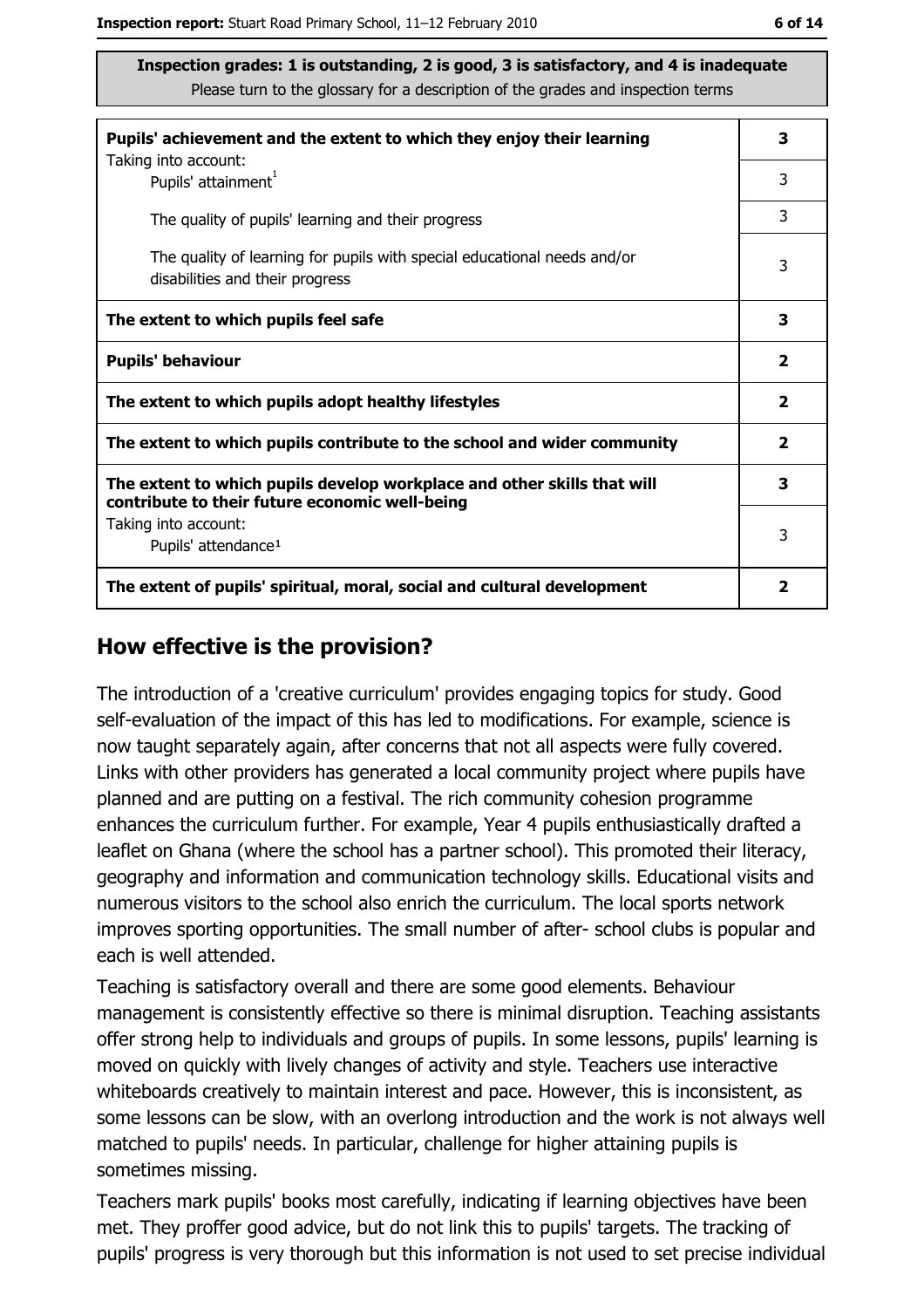targets.

There are well-organised systems to support the more vulnerable. Pupils who have speech, language and communication difficulties are identified early, planned for thoroughly and their progress is carefully monitored. Strong liaison with outside agencies provides valuable additional support. The learning mentor and counsellor both have a positive impact on pupils' well-being, for example in countering one pupil's unpunctuality.

The school's behaviour policy places the responsibility for good behaviour on pupils, encouraging them to make the correct choices. The outcomes of this on pupils' attitudes are impressive. The school has comprehensive arrangements to make the youngest children's transfer to the school calm and stress-free. Strong associations with local secondary schools smooth older pupils' transition to Year 7.

These are the grades for the quality of provision

| The quality of teaching                                                                                    | 3 |
|------------------------------------------------------------------------------------------------------------|---|
| Taking into account:<br>The use of assessment to support learning                                          |   |
| The extent to which the curriculum meets pupils' needs, including, where<br>relevant, through partnerships |   |
| The effectiveness of care, guidance and support                                                            |   |

#### How effective are leadership and management?

The school reacted positively to the challenges posed by static or falling standards in recent years. Leaders and staff work cohesively to improve achievement and drive improvement. Robust assessment and tracking informs the setting of realistic but challenging attainment targets that pupils are well on the way to meeting.

The school monitors teaching and learning with increased regularity. The qualities of lessons are thoroughly recorded, but the school does not systematically re-visit classes to check if teachers have addressed areas for development. While teaching is slowly improving, particularly with the more constructive use of assessment, it remains inconsistent. Good use of assessment to identify and act on under-achievement and effective planning for pupils experiencing barriers to learning ensures no discrimination and good equality of opportunity for all.

Governors are enthusiastic, well trained and highly qualified. They are keen to offer support; for example, governors are regularly present at school assemblies. They have good systems to monitor the school and are keen to ask guestions, but do not always challenge the school's plans and priorities. Governors take their safeguarding role seriously and review policies regularly, if not very analytically. The school has clear systems to ensure pupils' safeguarding. Lines of responsibility are clear to all staff, who ensure that the site is secure and has no undue hazards.

Initiatives such as the parent council promote a strong partnership with parents and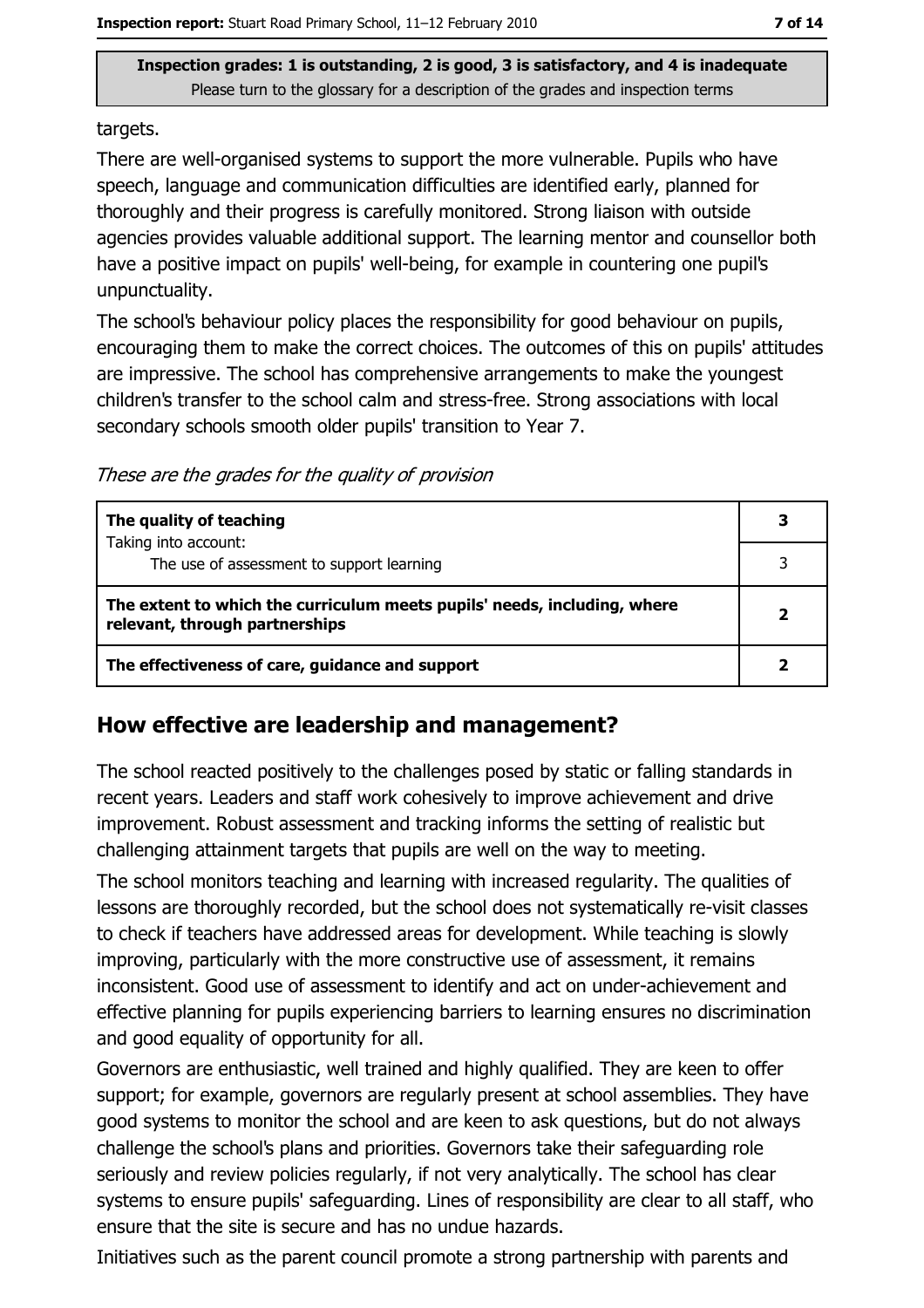carers. Parents are well informed and welcomed into the school. For example, a lower-school assembly attracted upwards of 80 parents and carers, happy to celebrate their children's successes. Regular meetings with staff, both formal and informal, afford parents good information on their child's progress.

The school actively seeks partnerships to enhance its teaching, curriculum and care. Links with other local schools and organisations provide many enriching experiences for pupils. Close liaison with agencies such as educational welfare have led to improvements, such as better attendance.

Robust auditing and consultation with all staff ensure a very dynamic contribution to community cohesion. Pupils' work with local specialists to produce their own curriculum quide has had a positive impact on their attitudes. Other local links, such as with Plymouth's Chinese community, are complemented with a developing partnership with a school in rural Scotland. The school's recent re-accreditation as an international school is partly based on close relationships it has sustained with a Ghanaian school. Pupils and staff in both schools share lesson activities and teaching resources.

| The effectiveness of leadership and management in embedding ambition and<br>driving improvement                                                                     | 3                       |
|---------------------------------------------------------------------------------------------------------------------------------------------------------------------|-------------------------|
| Taking into account:<br>The leadership and management of teaching and learning                                                                                      | 3                       |
| The effectiveness of the governing body in challenging and supporting the<br>school so that weaknesses are tackled decisively and statutory responsibilities<br>met | 3                       |
| The effectiveness of the school's engagement with parents and carers                                                                                                | $\overline{\mathbf{2}}$ |
| The effectiveness of partnerships in promoting learning and well-being                                                                                              | $\overline{\mathbf{2}}$ |
| The effectiveness with which the school promotes equality of opportunity and<br>tackles discrimination                                                              | $\overline{\mathbf{2}}$ |
| The effectiveness of safeguarding procedures                                                                                                                        | 3                       |
| The effectiveness with which the school promotes community cohesion                                                                                                 | 1                       |
| The effectiveness with which the school deploys resources to achieve<br>value for money                                                                             | 3                       |

These are the grades for leadership and management

## **Early Years Foundation Stage**

Adults understand the needs of children and, as a result, children make satisfactory progress in all aspects of learning. They enter the Nursery Year with levels below those expected for their age and enter Key Stage 1 below the expected levels. Relationships are good and children's behaviour is managed very well. As a result, children are happy to make independent choices and are confident in selecting the resources they need for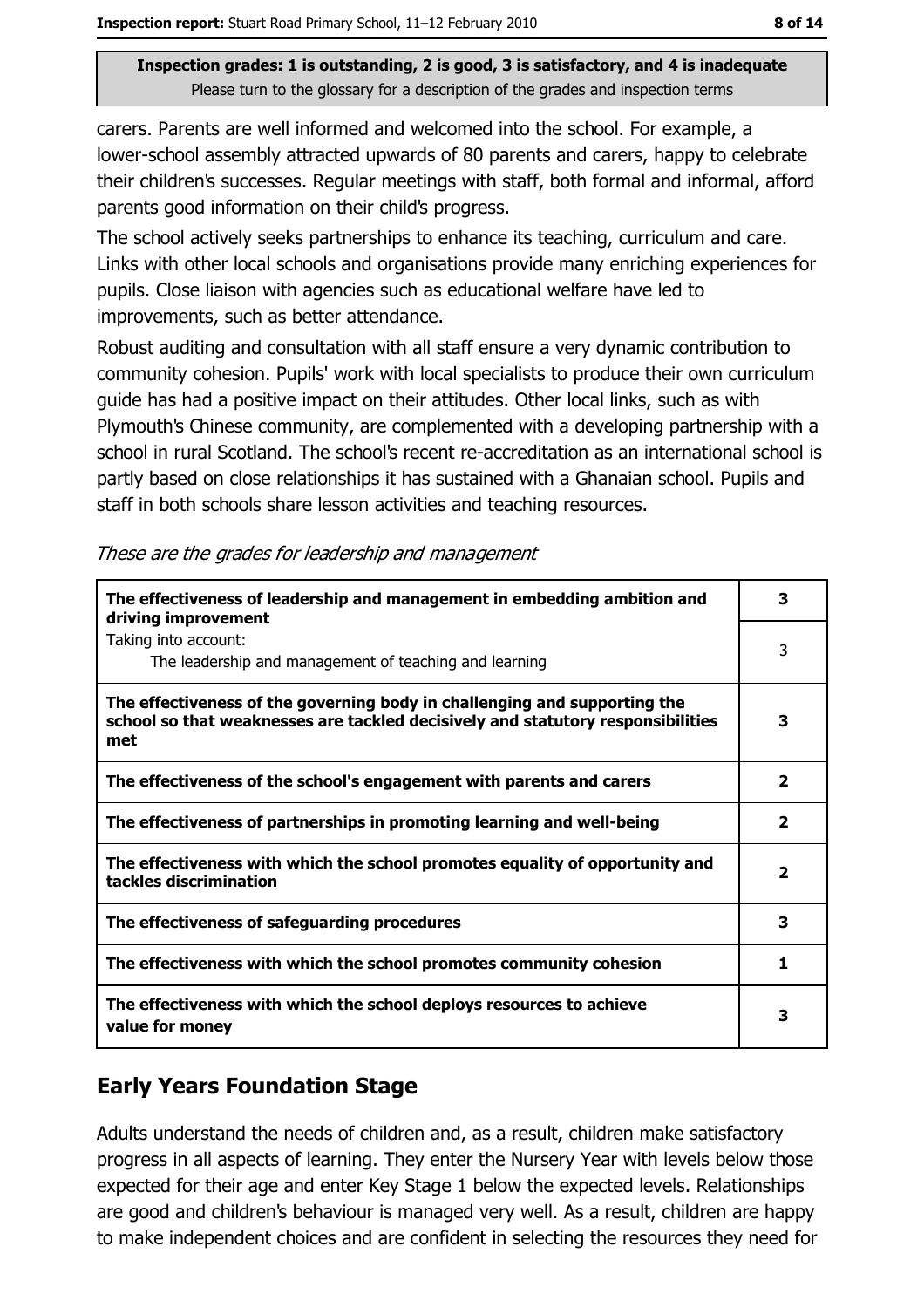#### themselves.

Children enjoy school and persevere and concentrate well. A real strength is the organisation of sessions when children initiate their own learning. They choose from a wide range of activities, either indoors or out. All areas of learning are catered for, so, during these sessions they may be writing, counting, engaging in physical activities or being creative with interesting materials which they choose for themselves. Adults intervene sensitively and constantly look for ways to take learning forwards. Following the interests of the children has led to an exciting topic about dreams and the boys have been very involved in making 'Transformer' books. Writing is encouraged wherever possible and more emphasis is being placed on mark-making with even the youngest children.

Planned and informal assessments ensure adults know children well and they are recorded in the new individual 'learning journeys'. Staff are beginning to use their knowledge about what each child needs to do next. However, this is not yet clearly linked to future planning. The analysis of children's progress over both years of the Early Years Foundation Stage is not completely consistent, so that areas where progress is slower are sometimes not addressed early enough.

| <b>Overall effectiveness of the Early Years Foundation Stage</b>                             | 3 |
|----------------------------------------------------------------------------------------------|---|
| Taking into account:                                                                         |   |
| Outcomes for children in the Early Years Foundation Stage                                    |   |
| The quality of provision in the Early Years Foundation Stage                                 |   |
|                                                                                              |   |
| The effectiveness of leadership and management of the Early Years<br><b>Foundation Stage</b> | 3 |

#### These are the grades for the Early Years Foundation Stage

#### **Views of parents and carers**

Parents are very supportive of the school and few expressed any concerns. Most respondents to the Ofsted questionnaire were happy with their child's experience and reported that their child enjoyed school. A very small minority expressed concerns over behaviour but the inspection could find no evidence to support this view.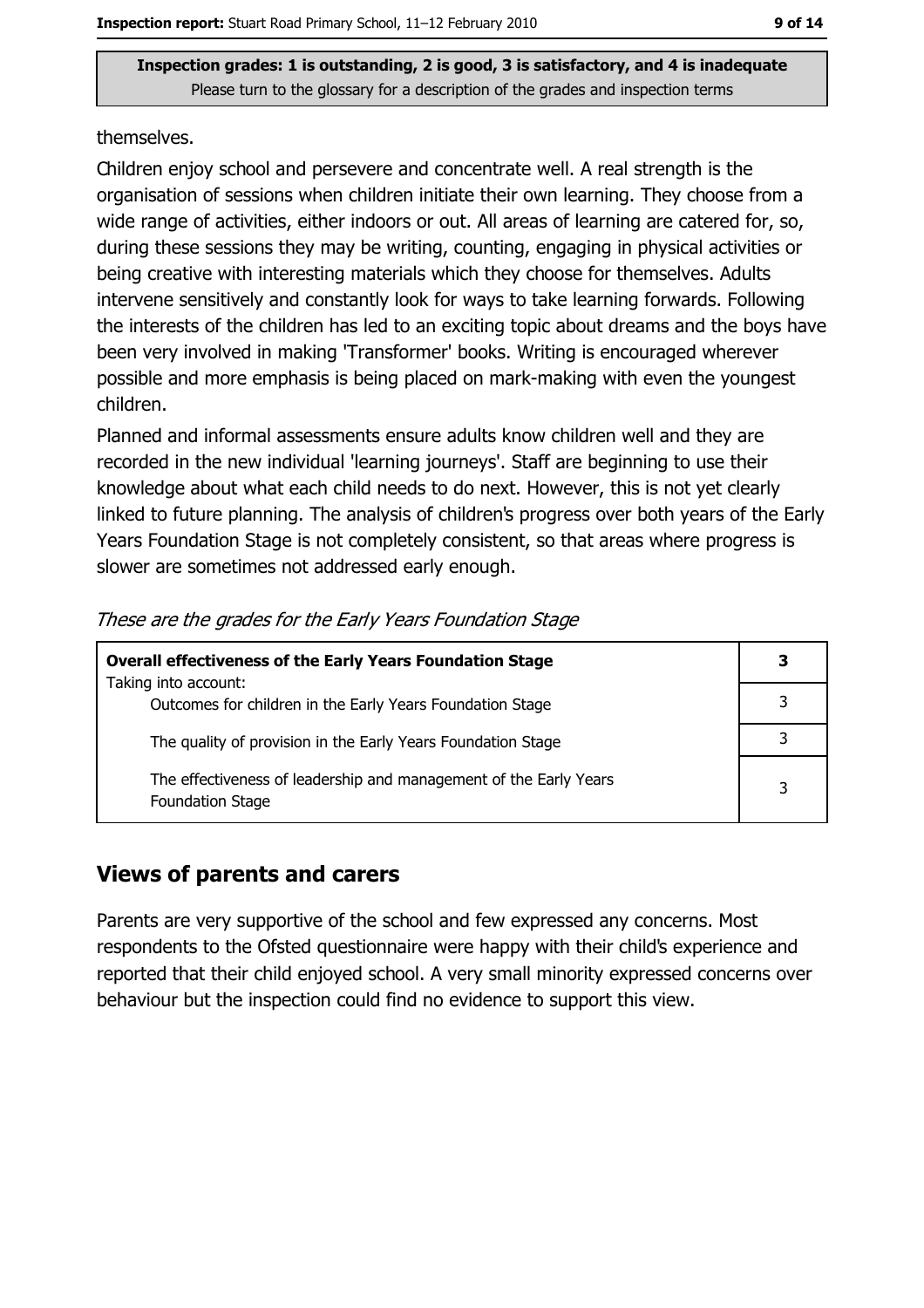## Responses from parents and carers to Ofsted's questionnaire

Ofsted invited all the registered parents and carers of pupils registered at Stuart Road Primary School to complete a questionnaire about their views of the school.

In the questionnaire, parents and carers were asked to record how strongly they agreed with 13 statements about the school.

The inspection team received 91 completed questionnaires by the end of the on-site inspection. In total, there are 224 pupils registered at the school.

| <b>Statements</b>                                                                                                                                                                                                                                       | <b>Strongly</b><br><b>Agree</b> |               | <b>Agree</b> |               | <b>Disagree</b> |                | <b>Strongly</b><br>disagree |               |
|---------------------------------------------------------------------------------------------------------------------------------------------------------------------------------------------------------------------------------------------------------|---------------------------------|---------------|--------------|---------------|-----------------|----------------|-----------------------------|---------------|
|                                                                                                                                                                                                                                                         | <b>Total</b>                    | $\frac{1}{2}$ | <b>Total</b> | $\frac{0}{0}$ | <b>Total</b>    | $\frac{0}{0}$  | <b>Total</b>                | $\frac{1}{2}$ |
| My child enjoys school                                                                                                                                                                                                                                  | 47                              | 52            | 40           | 44            | 3               | 3              | $\mathbf{1}$                | $\mathbf{1}$  |
| The school keeps my child<br>safe                                                                                                                                                                                                                       | 59                              | 65            | 30           | 33            | 1               | $\mathbf{1}$   | 0                           | 0             |
| The school informs me<br>about my child's progress                                                                                                                                                                                                      | 36                              | 40            | 47           | 52            | $\overline{7}$  | 8              | 0                           | 0             |
| My child is making enough<br>progress at this school                                                                                                                                                                                                    | 41                              | 45            | 36           | 40            | 7               | 8              | 0                           | 0             |
| The teaching is good at this<br>school                                                                                                                                                                                                                  | 38                              | 42            | 43           | 47            | 6               | 7              | 0                           | 0             |
| The school helps me to<br>support my child's learning                                                                                                                                                                                                   | 34                              | 37            | 48           | 53            | $\overline{7}$  | 8              | 0                           | 0             |
| The school helps my child to<br>have a healthy lifestyle                                                                                                                                                                                                | 42                              | 46            | 47           | 52            | $\mathbf{1}$    | $\mathbf{1}$   | 0                           | 0             |
| The school makes sure that<br>my child is well prepared for<br>the future (for example<br>changing year group,<br>changing school, and for<br>children who are finishing<br>school, entering further or<br>higher education, or<br>entering employment) | 31                              | 34            | 46           | 51            | $\overline{4}$  | 4              | $\mathbf 0$                 | 0             |
| The school meets my child's<br>particular needs                                                                                                                                                                                                         | 31                              | 34            | 48           | 53            | 6               | 7              | $\mathbf{1}$                | $\mathbf{1}$  |
| The school deals effectively<br>with unacceptable behaviour                                                                                                                                                                                             | 27                              | 30            | 49           | 54            | 9               | 10             | 3                           | 3             |
| The school takes account of<br>my suggestions and<br>concerns                                                                                                                                                                                           | 33                              | 36            | 52           | 57            | 3               | 3              | 1                           | $\mathbf{1}$  |
| The school is led and<br>managed effectively                                                                                                                                                                                                            | 45                              | 49            | 39           | 43            | $\overline{4}$  | $\overline{4}$ | 0                           | $\mathbf 0$   |
| Overall, I am happy with my<br>child's experience at this<br>school                                                                                                                                                                                     | 45                              | 49            | 41           | 45            | 3               | 3              | $\mathbf{1}$                | $\mathbf{1}$  |

The table above summarises the responses that parents and carers made to each statement. The percentages indicate the proportion of parents and carers giving that response out of the total number of completed questionnaires. Where one or more parents and carers chose not to answer a particular question, the percentages will not add up to 100%.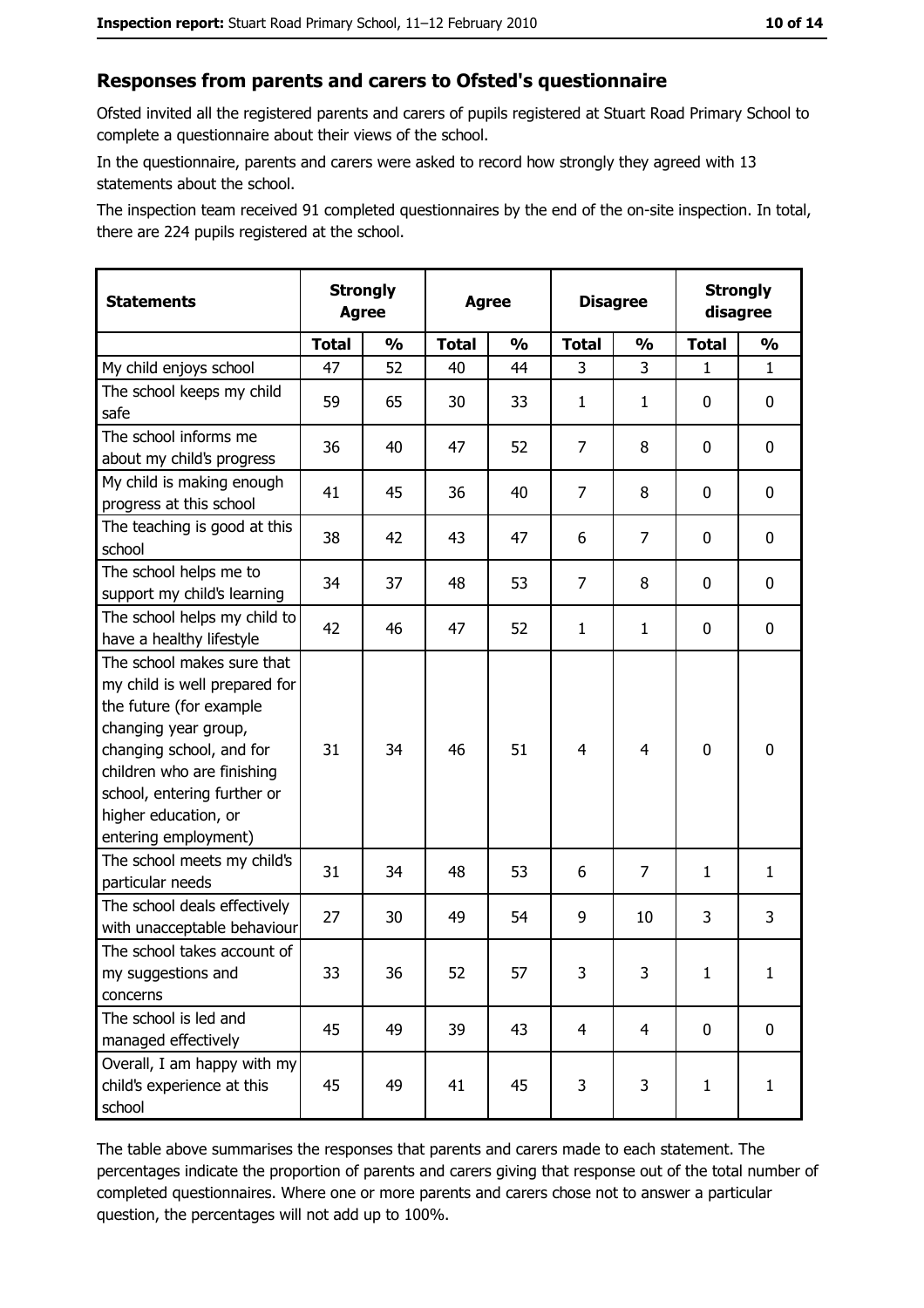# Glossary

| Grade   | <b>Judgement</b> | <b>Description</b>                                                                                                                                                                                                               |  |
|---------|------------------|----------------------------------------------------------------------------------------------------------------------------------------------------------------------------------------------------------------------------------|--|
| Grade 1 | Outstanding      | These features are highly effective. An oustanding<br>school provides exceptionally well for its pupils' needs.                                                                                                                  |  |
| Grade 2 | Good             | These are very positive features of a school. A school<br>that is good is serving its pupils well.                                                                                                                               |  |
| Grade 3 | Satisfactory     | These features are of reasonable quality. A satisfactory<br>school is providing adequately for its pupils.                                                                                                                       |  |
| Grade 4 | Inadequate       | These features are not of an acceptable standard. An<br>inadequate school needs to make significant<br>improvement in order to meet the needs of its pupils.<br>Ofsted inspectors will make further visits until it<br>improves. |  |

## What inspection judgements mean

#### Overall effectiveness of schools inspected between September 2007 and July 2008

|                       | Overall effectiveness judgement (percentage of<br>schools) |      |                     |                   |
|-----------------------|------------------------------------------------------------|------|---------------------|-------------------|
| <b>Type of school</b> | <b>Outstanding</b>                                         | Good | <b>Satisfactory</b> | <b>Inadequate</b> |
| Nursery schools       | 39                                                         | 58   | 3                   | 0                 |
| Primary schools       | 13                                                         | 50   | 33                  | 4                 |
| Secondary schools     | 17                                                         | 40   | 34                  | 9                 |
| Sixth forms           | 18                                                         | 43   | 37                  | $\overline{2}$    |
| Special schools       | 26                                                         | 54   | 18                  | $\overline{2}$    |
| Pupil referral units  | 7                                                          | 55   | 30                  | 7                 |
| All schools           | 15                                                         | 49   | 32                  | 5                 |

New school inspection arrangements were introduced on 1 September 2009. This means that inspectors now make some additional judgements that were not made previously.

The data in the table above were reported in The Annual Report of Her Majesty's Chief Inspector of Education, Children's Services and Skills 2007/08.

Percentages are rounded and do not always add exactly to 100. Secondary school figures include those that have sixth forms, and sixth form figures include only the data specifically for sixth form inspection judgements.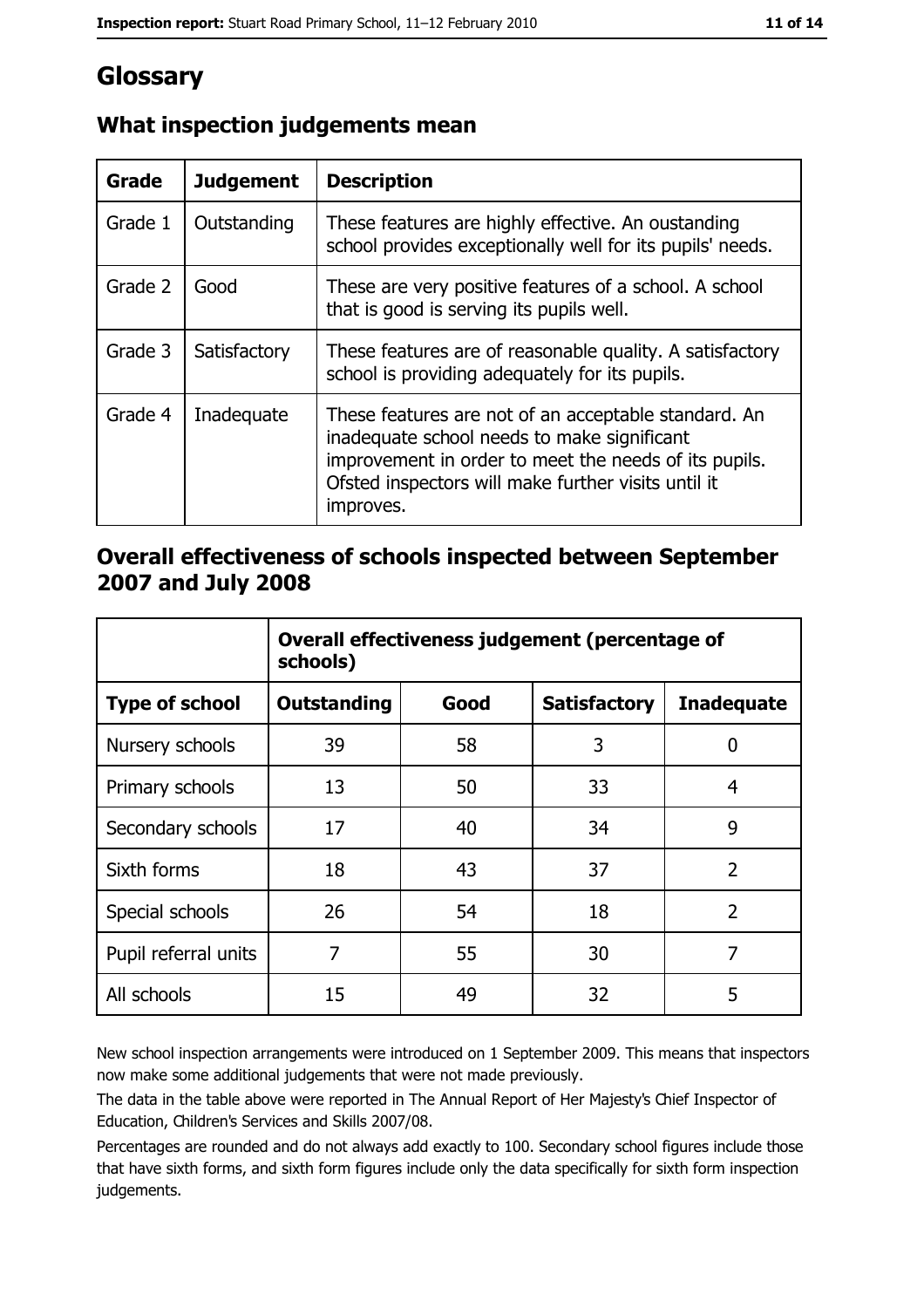# **Common terminology used by inspectors**

| Achievement:                  | the progress and success of a pupil in<br>their learning, development or training.                                                                                                                                                                                                                           |
|-------------------------------|--------------------------------------------------------------------------------------------------------------------------------------------------------------------------------------------------------------------------------------------------------------------------------------------------------------|
| Attainment:                   | the standard of the pupils' work shown by<br>test and examination results and in<br>lessons.                                                                                                                                                                                                                 |
| Capacity to improve:          | the proven ability of the school to<br>continue improving. Inspectors base this<br>judgement on what the school has<br>accomplished so far and on the quality of<br>its systems to maintain improvement.                                                                                                     |
| Leadership and management:    | the contribution of all the staff with<br>responsibilities, not just the headteacher,<br>to identifying priorities, directing and<br>motivating staff and running the school.                                                                                                                                |
| Learning:                     | how well pupils acquire knowledge,<br>develop their understanding, learn and<br>practise skills and are developing their<br>competence as learners.                                                                                                                                                          |
| <b>Overall effectiveness:</b> | inspectors form a judgement on a school's<br>overall effectiveness based on the findings<br>from their inspection of the school. The<br>following judgements, in particular,<br>influence what the overall effectiveness<br>judgement will be.                                                               |
|                               | The school's capacity for sustained<br>improvement.<br>Outcomes for individuals and groups<br>of pupils.<br>The quality of teaching.<br>The extent to which the curriculum<br>meets pupil's needs, including where<br>relevant, through partnerships.<br>The effectiveness of care, guidance<br>and support. |
| Progress:                     | the rate at which pupils are learning in<br>lessons and over longer periods of time. It<br>is often measured by comparing the<br>pupils' attainment at the end of a key<br>stage with their attainment when they<br>started.                                                                                 |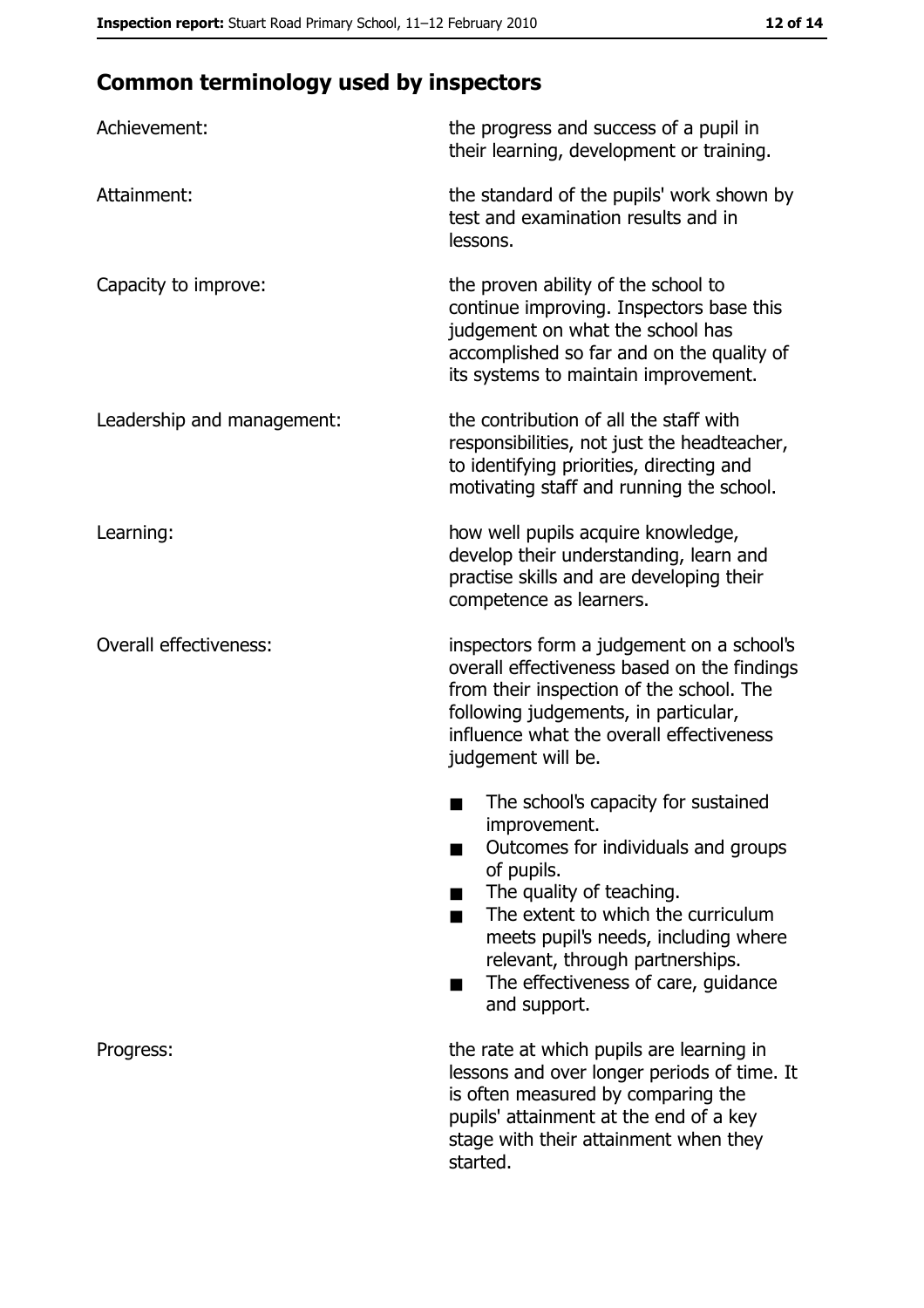This letter is provided for the school, parents and carers to share with their children. It describes Ofsted's main findings from the inspection of their school.



#### 15 February 2010

Dear Pupils

Inspection of Stuart Road Primary School, Plymouth, PL1 5LL

Thank you for welcoming the inspectors and helping us when we visited your school recently. The school gives you a satisfactory education and, as you correctly told us, there are lots of good things about it. One thing we would like to congratulate you on is your good behaviour; you develop well and one reason for this is that you are well cared for.

Teaching is satisfactory and there are a lot of good lessons, but some are a bit slow and not so challenging. Teaching is improving and this has helped you to make better progress and your achievement is satisfactory. The mix of subjects that you do 'the curriculum ' is good and enlivened by links with other schools, both near and far.

After a dip in standards in 2009, the school is now working hard to improve and we think the headteacher and staff are moving things in the right direction. To help with this improvement, we have asked them to concentrate on:

- improving lessons so they all run at a good pace and are all challenging
- giving you your own clear targets for improvement; if you do not think your targets  $\blacksquare$ are clear enough, you should ask your teacher
- checking up on teaching more thoroughly.

Once again, many thanks for all your help. It was great meeting you.

Yours sincerely

John Carnaghan

Lead inspector